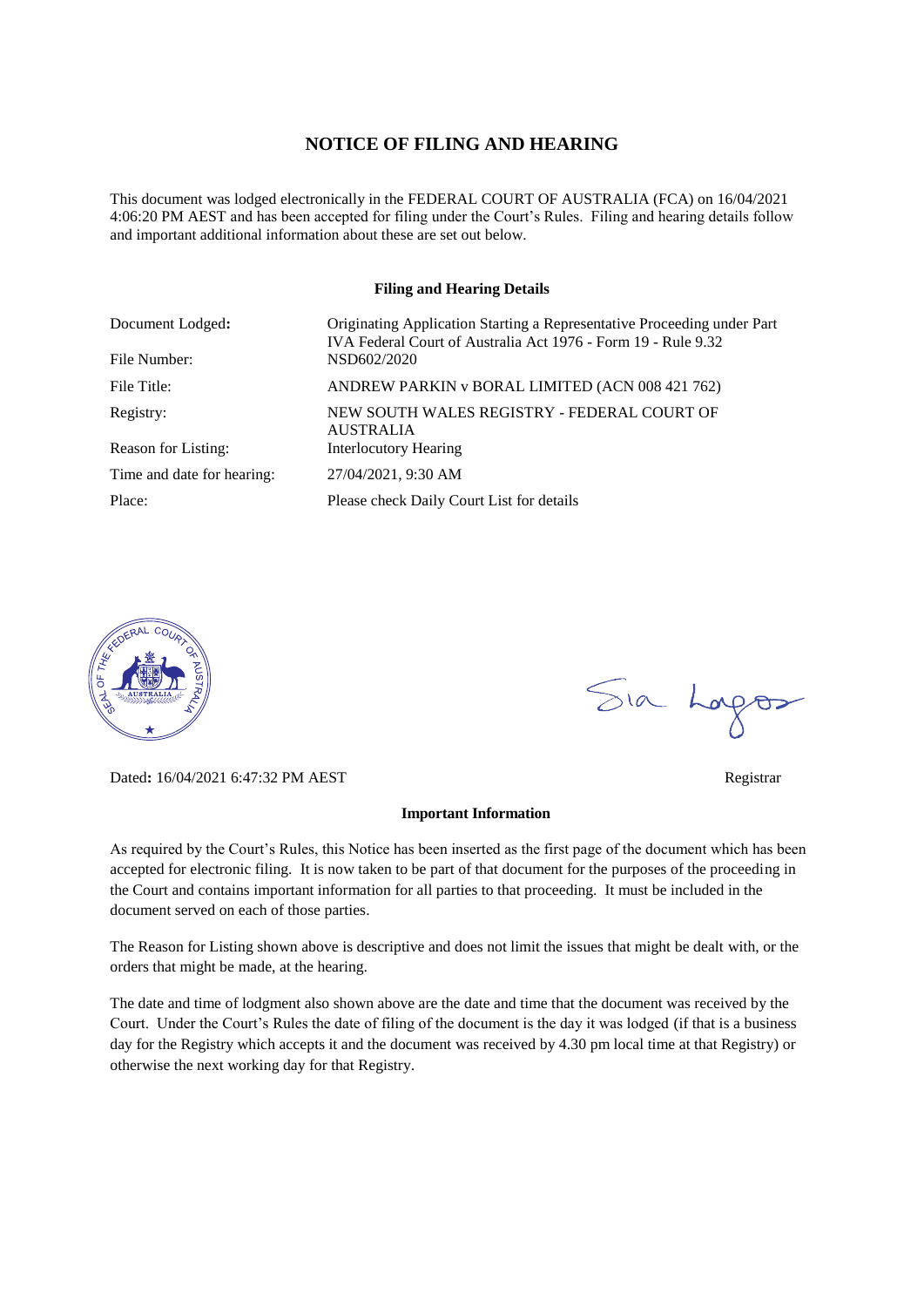Form 19 Rule 9.32



# **Amended Originating application starting a representative proceeding under Part IVA of the Federal Court of Australia Act 1976**

Amended on 16 April 2021 pursuant to orders made by the Honourable Justice Lee dated 9

April 2021

No. NSD 602 of 2020

Federal Court of Australia District Registry: New South Wales Division: General

# **ANDREW PARKIN**

Applicant

**BORAL LIMITED (ACN 008 421 762)**

Respondent

To the Respondent

The Applicant applies for the relief set out in this application.

The Court will hear this application, or make orders for the conduct of the proceeding, at the time and place stated below. If you or your lawyer do not attend, then the Court may make orders in your absence.

You must file a notice of address for service (Form 10) in the Registry before attending Court or taking any other steps in the proceeding.

### **Time and date for hearing**:

**Place**: Federal Court of Australia, Law Courts Building, Queens Square, Sydney, New South Wales 2000

Date:

|                            | Signed by an officer acting with the authority |     |                                                                                |
|----------------------------|------------------------------------------------|-----|--------------------------------------------------------------------------------|
| of the District Registrar  |                                                |     |                                                                                |
| Filed on behalf of         | Andrew Parkin (Applicant)                      |     |                                                                                |
| Prepared by                | Julian Schimmel                                |     |                                                                                |
| Law firm                   | Maurice Blackburn Pty Ltd                      |     |                                                                                |
| Tel                        | $(02)$ 9261 1488                               | Fax | (02) 9261 3318                                                                 |
| Email                      | jschimmel@mauriceblackburn.com.au              |     |                                                                                |
| <b>Address for service</b> |                                                |     | c/- Maurice Blackburn Pty Ltd, Level 32, 201 Elizabeth Street, Sydney NSW 2000 |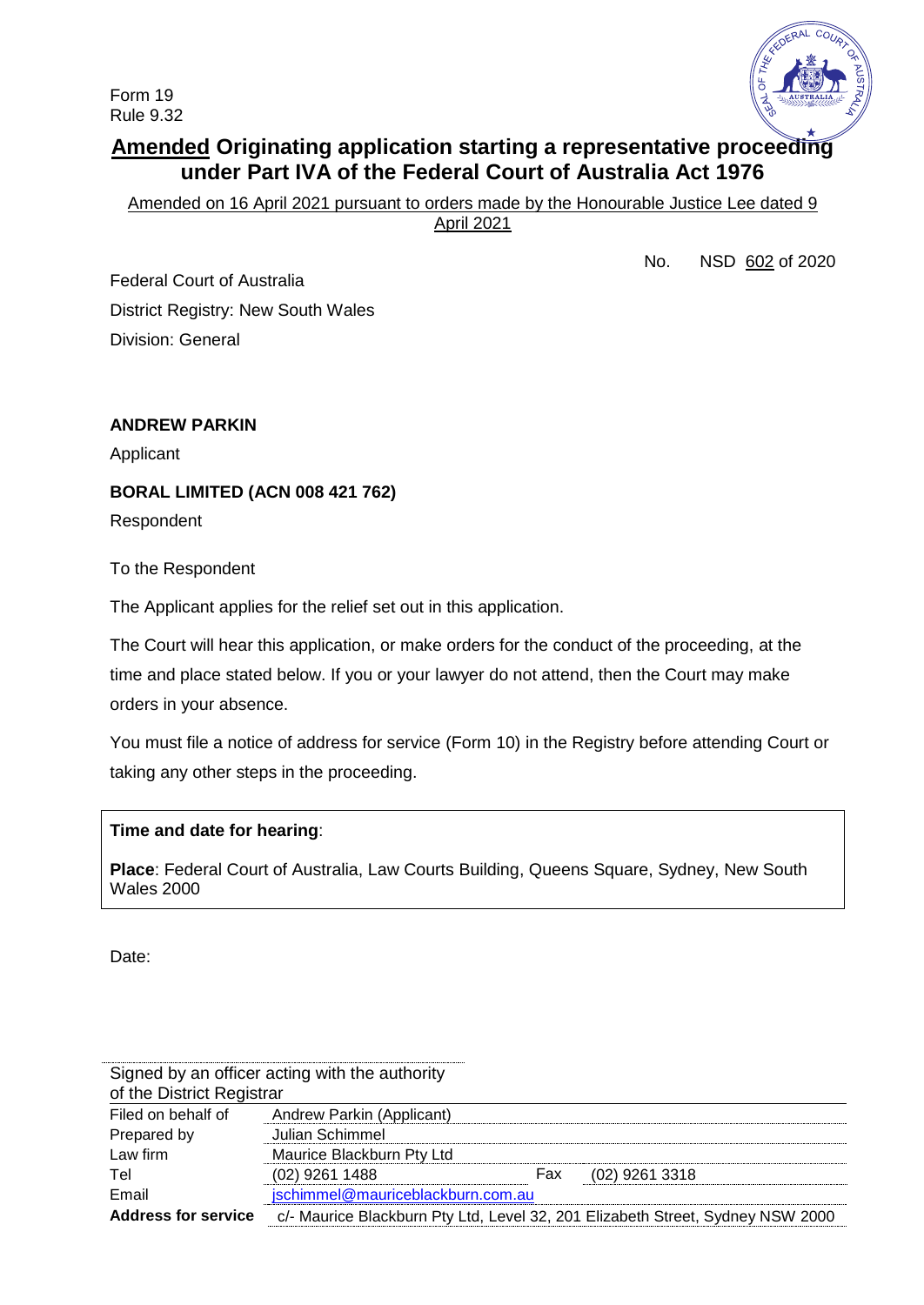

# **Details of claim**

On the grounds stated in the accompanying Amended Statement of Claim, the Applicant claims on his own behalf and on behalf of Group Members (as defined in this Amended Originating Application):

- 1. An order pursuant to s 1317HA of the *Corporations Act 2001* (Cth) (**Corporations Act**), that the Respondent compensate the Applicant and Group Members for the damage suffered by them which resulted from the Respondent's contraventions of s 674(2) of the Corporations Act, pleaded in the Amended Statement of Claim.
- 2. An order pursuant to:
	- a. s 1041I of the Corporations Act;
	- b. s 12GF of the *Australian Securities and Investments Commission Act 2001* (Cth) (**ASIC Act**); and/or
	- c. ss 236 and/or 237 of the Australian Consumer Law set out in Sch 2 of the *Competition and Consumer Law Act 2010* (Cth) (**ACL**),

that the Respondent compensate the Applicant and Group Members for the damage suffered by them which resulted from the Respondent's contraventions of s 1041H of the Corporations Act, s 12DA of the ASIC Act and/or s 18 of the ACL, pleaded in the Amended Statement of Claim.

- 3. An order pursuant to s 33Z(1)(e) and/or 33Z(1)(f) of the *Federal Court of Australia Act 1976* (Cth) that the amounts awarded pursuant to prayers 1 and 2 above be an aggregate without specifying amounts awarded in respect of individual Group Members.
- 4. Interest, pursuant to s 51A of the *Federal Court of Australia Act 1976* (Cth).
- 5. Costs.
- 6. Such further or other relief as the Court deems fit.

### **Questions common to claims of group members**

The questions of law or fact common to the claims of the Group Members are (capitalised terms have the same meaning as those given in the Amended Statement of Claim):

1. Whether the Respondent made and/or failed to correct or qualify:

aa. the 2016 Due Diligence Representations;

### ab. the 2016 Due Diligence Basis Representation;

a. the 2017 Successful Integration Representations;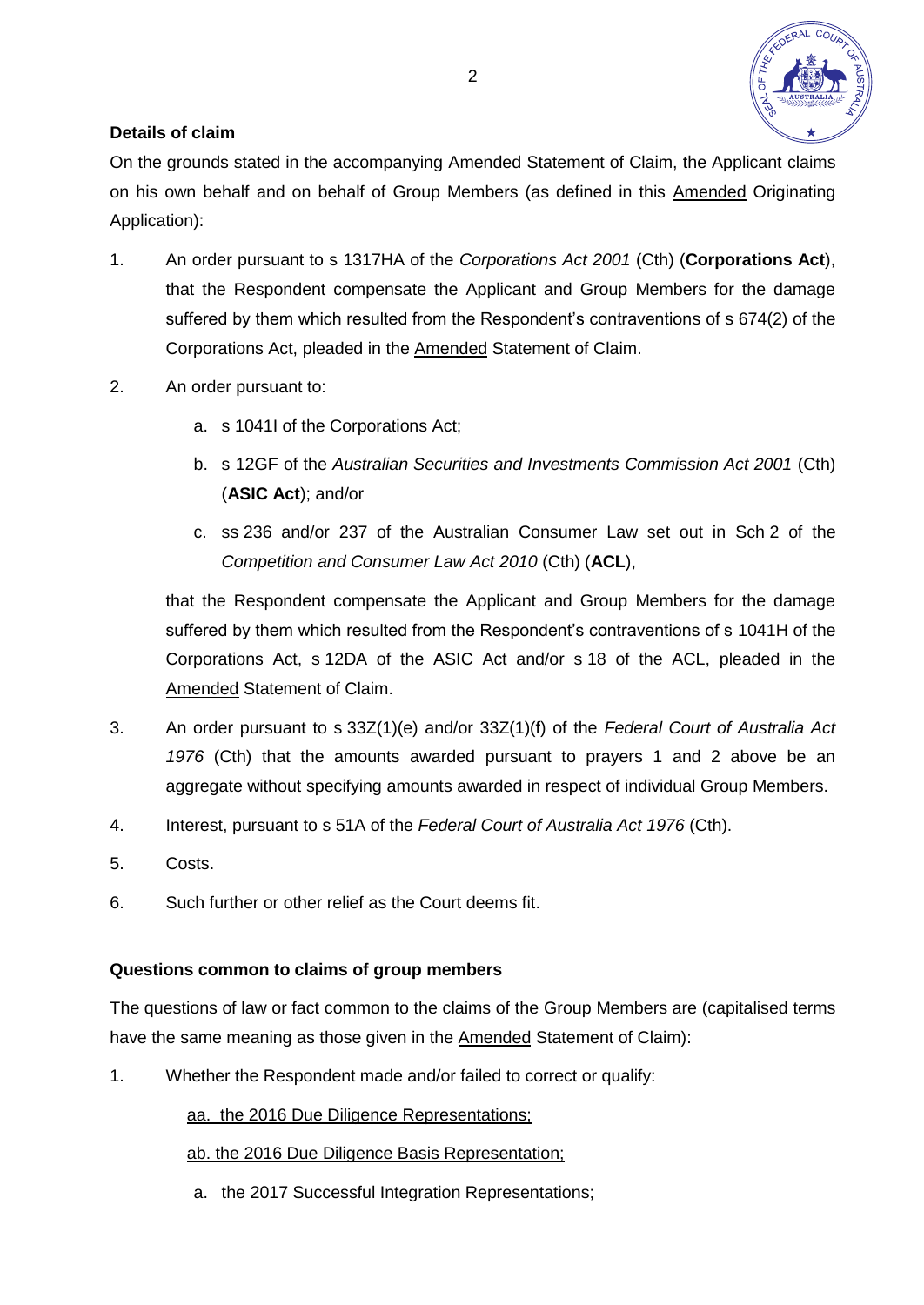

- b. the 2017 Successful Integration Basis Representation;
- c. the First 2018 Successful Integration Representations;
- d. the First 2018 Successful Integration Basis Representation;
- e. the Second 2018 Successful Integration Representation;
- f. the Second 2018 Successful Integration Basis Representation;
- g. the Adequate Systems Representation;
- h. the Adequate Systems Basis Representation;
- i. the Boral North America FY18 Financial Performance Representation;
- j. the Boral North America FY17 Financial Performance Basis Representation;
- k. the Boral North America FY19 Guidance Representation;
- l. the Boral North America FY19 Guidance Basis Representation;
- m. the Boral North America Reliable Guidance Representation;
- n. the HY19 Financial Performance Representation;
- o. the HY19 Financial Performance Basis Representation;
- p. the FY19 Financial Performance Representation;
- q. the FY19 Financial Performance Basis Representation;
- r. the FY20 Guidance Representation;
- s. the FY20 Guidance Basis Representation;
- t. the Duration of Misreporting Representation;
- u. the Duration of Misreporting Basis Representation;
- v. the Impact of Misreporting Representation; and/or
- w. the Impact of Misreporting Basis Representation.
- 2. Whether, by having regard to the answer to Question 1 above, the Respondent contravened s 1041H of the Corporations Act, s 12DA of the ASIC Act and/or s 18 of the ACL.
- 3. When did the Respondent became aware, within the meaning of ASX Listing Rule 19.12, of:
	- aa. the Inadequate Due Diligence Information;
		- a. the Non-integration of Windows Information;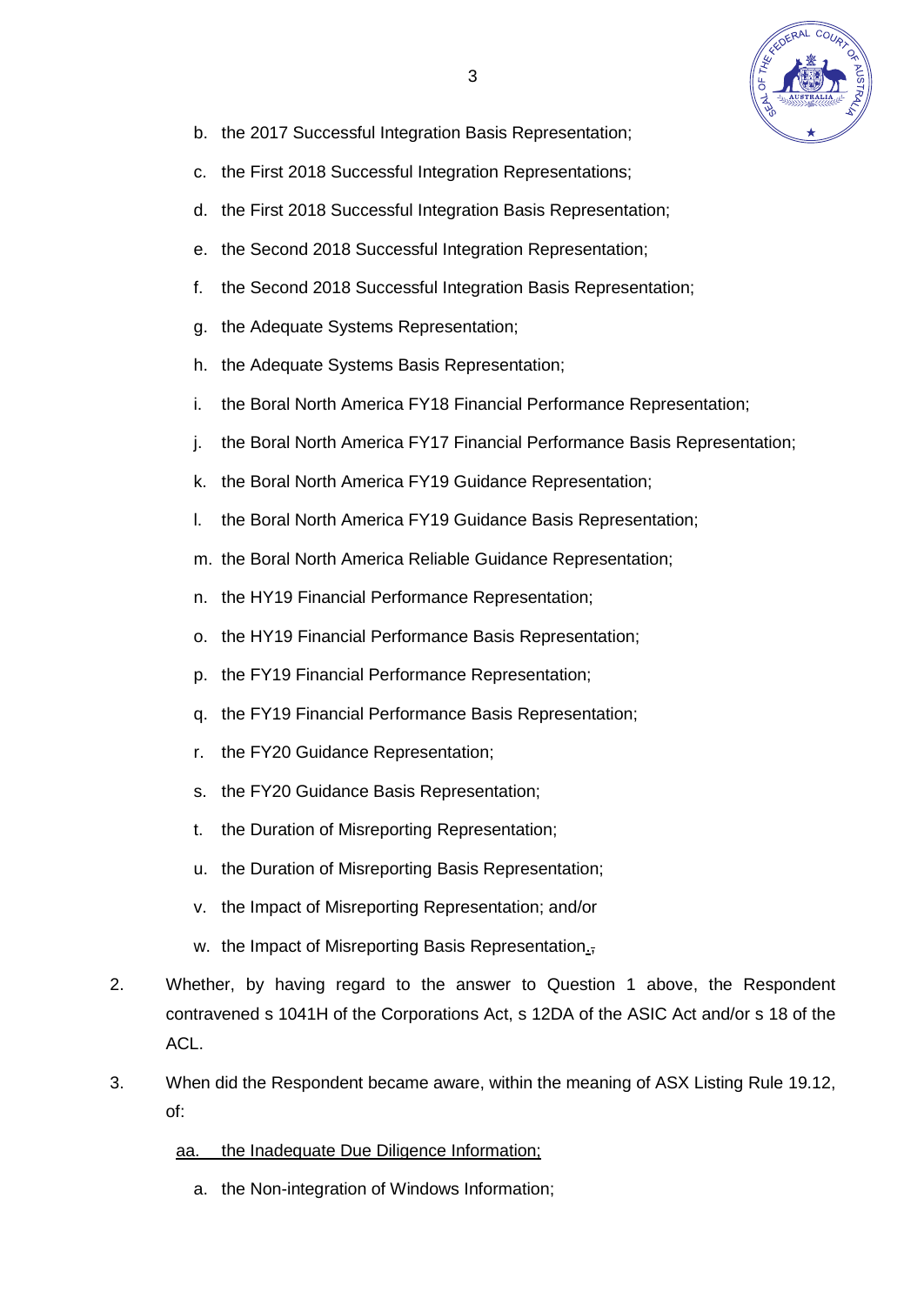

- b. the Alternative Non-integration of Windows Information;
- c. the Manipulated Financial Reporting Information;
- d. the Manipulated Financial Reporting Margin Information;
- e. the Manipulated Financial Reporting Quantum and Duration Information:
- f. the Inadequate Systems Information;
- g. the Inadequate Understanding of Headwaters Information;
- h. the Overstated Boral North America FY18 Financial Performance Information;
- i. the Alternative Overstated Boral North America FY18 Financial Performance Information;
- j. the Overstated Boral North America HY19 Financial Performance Information;
- k. the Alternative Overstated Boral North America HY19 Financial Performance Information;
- l. the Overstated FY19 Financial Performance Information;
- m. the Alternative FY19 Financial Performance Information;
- n. the Overstated FY19 Guidance Information; and/or
- o. the Overstated FY20 Guidance Information,

# (**Non-disclosed Material Information**).

- 4. Whether, having regard to the answer to Question 3 above, the Respondent contravened s 674(2) of the Corporations Act by not immediately telling the ASX the Non-disclosed Material Information after it became aware of the information.
- 5. Whether any and, if so, what contraventions of the Respondent had the effect that the prices for Boral Shares was higher during the Relevant Period than their true value and/or what the market price otherwise would have been but for the contraventions, and if so:
	- a. whether compensation is recoverable by the Applicant and Group Members; and
	- b. the correct measure of compensation for which the Respondent may be liable to the Applicant and Group Members.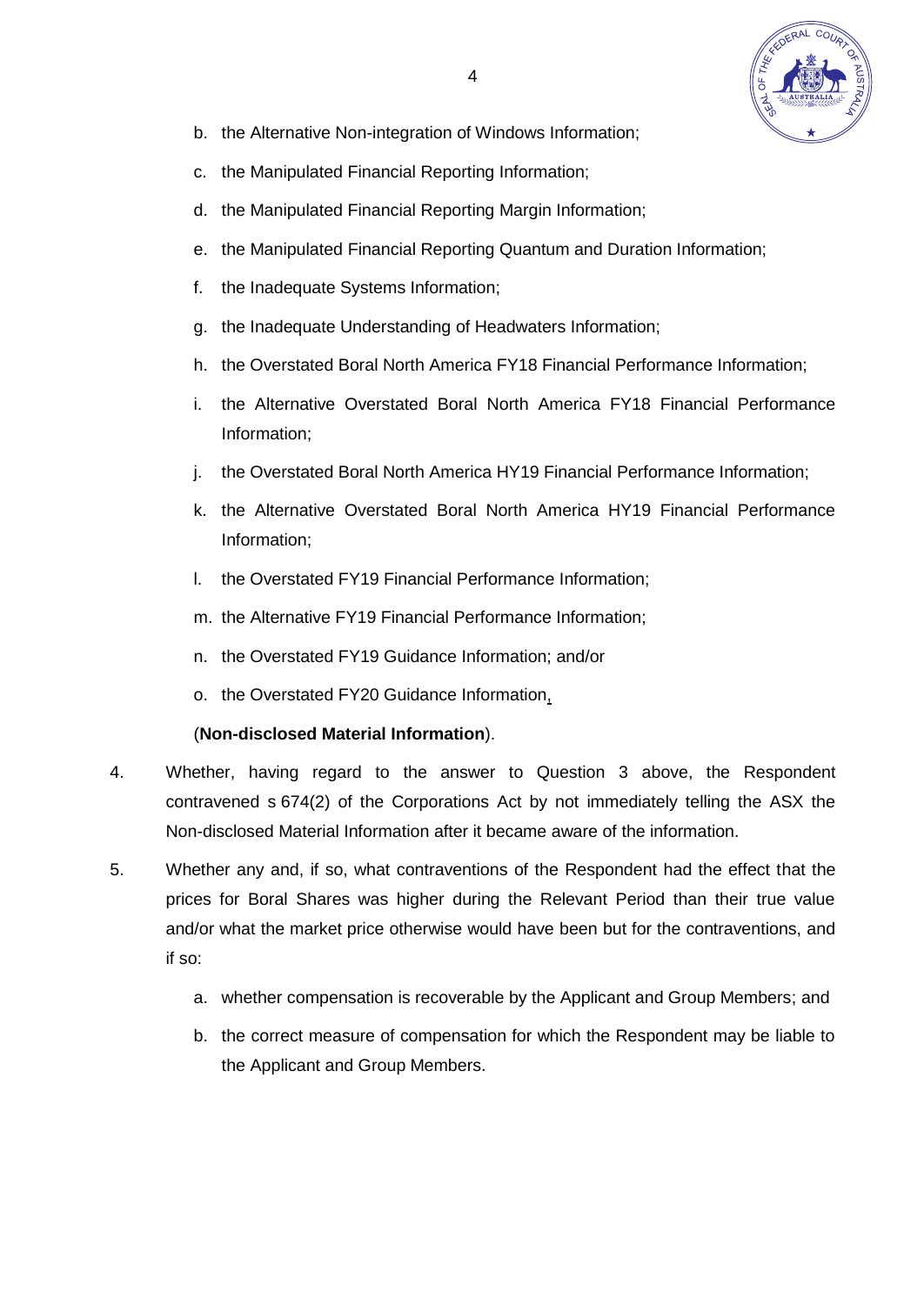

## **Representative action**

The Applicant brings this application as a representative party under Part IVA of the *Federal Court of Australia Act 1976*.

The group members to whom this proceeding relates are persons who or which:

- a. acquired an interest:
	- i. an interest in ordinary shares in the Respondent (**Boral Shares**); and/or
	- ii. an interest American Depositary Receipts that represent Boral Shares (**Boral ADRs**); and/or
	- iii. long exposure to Boral Shares by entering into equity swap confirmations in respect of Boral Shares (**Boral Equity Swaps**),

during the period between 21 November 2016 30 August 2017 and 10 February 2020 (**Relevant Period**);

- b. suffered loss or damage by reason of the conduct of the Respondent pleaded in the Amended Statement of Claim; and
- c. were not during the Relevant Period, and are not as at the date of the Amended Statement of Claim, any of the following:
	- i. a related party (as defined by s 228 of the *Corporations Act 2001* (Cth) (**Corporations Act**)) of the Respondent;
	- ii. a related body corporate (as defined by s 50 of the Corporations Act) of the Respondent;
	- iii. an associated entity (as defined by s 50AAA of the Corporations Act) of the Respondent;
	- iv. an officer or a close associate (as defined by s 9 of the Corporations Act) of the Respondent; or
	- v. a judge or the Chief Justice of the Federal Court of Australia or a Justice or the Chief Justice of the High Court of Australia.